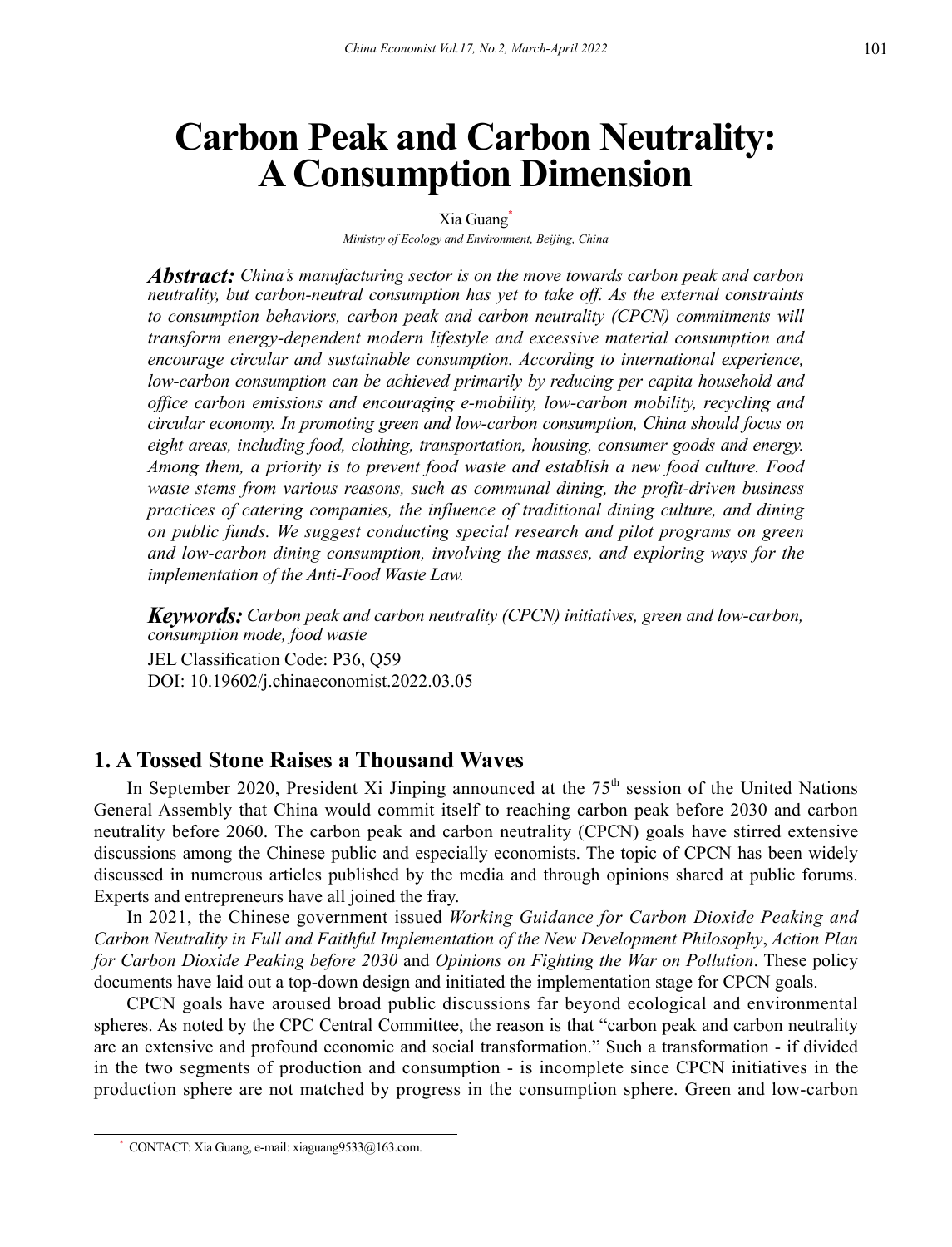consumption is a key aspect of CPCN initiatives. It is of great practical significance to reveal how CPCN initiatives will influence and challenge people's ways of consumption and advocate green and lowcarbon ways of consumption.

## **2. Overview of China's CPCN Action Plan**

China's CPCN initiatives aim to form a green and low-carbon economic system for circular development by 2025 with significant energy efficiency improvements in key sectors; reduce energy consumption per unit of GDP by  $13.5\%$  and CO<sub>2</sub> emissions per unit of GDP by 18% from 2020; increase the share of non-fossil fuel consumption to around 20%, forest coverage to 24.1% and forest biomass to 18 billion cubic meters. By 2030, China aims to achieve great progress in greening its economic and social development across the board and reach internationally advanced levels in terms of energy efficiency in key energy-consuming sectors; significantly slash total energy consumption per unit of GDP; reduce  $CO<sub>2</sub>$  emissions per unit of GDP by over 65% from 2005; increase the share of non-fossil fuel consumption to around 25%, expand total installed wind and solar capacity above 1.2 terawatts; reach a forest coverage rate of 25% and forest biomass of 19 billion cubic meters, and peak and steadily decrease CO<sub>2</sub> emissions. By 2060, the goal is to fully establish an economic system of green and lowcarbon circular development with a clean, safe and efficient energy sector, lead the world in energy efficiency, raise the share of non-fossil fuel consumption to over 80%, and achieve carbon neutrality.

Achievement of the above goals entails eight priorities: (i) The all-round green transition of economic and social development; (ii) industrial restructuring; (iii) a clean, low-carbon, secure and efficient energy system; (iv) low-carbon mobility; (v) green and low-carbon urban and rural development with better quality; (vi) green and low-carbon technology development and application; (vii) carbon sink capacity; (viii) green and low-carbon opening up.

Among those priorities, energy, mobility, urban and rural development and carbon sink are all closely related to consumer behaviors. The green transition of economic and social development calls for green and low-carbon lifestyles. Aside from greening the economy, CPCN initiatives will also transform people's ways of life. There is an urgent need for the public to embrace green and low-carbon lifestyles.

# **3. Challenges of CPCN Initiatives to Consumer Behaviors**

People's ways of life will influence the ecological environment directly by emitting pollution and wastes and indirectly by encouraging environmentally harmful ways of production. By reducing environmental pressures on both production and consumption sides, green lifestyles have received great importance from policymakers as a key aspect of China's ecological civilization. Recent announcement of the CPCN goals puts forth higher requirements on adopting green and low-carbon lifestyles.

First, CPCN initiatives are targeted at transforming energy-dependent modern lifestyles. Amid China's rapid economic development and rising living standards, consumer behaviors have also become increasingly energy-dependent. Energy consumption has become essential in every aspect of people's life from elevator to home appliances, gas-fueled cooking, winter heating and gasoline-fueled mobility. The intensity of daily energy consumption is increasing as well. With fossil fuels still dominating the energy mix, energy-intensive consumer behaviors have left a larger carbon footprint. Despite per capita energy consumption below world average, China's total consumer carbon emissions are very high given its population of 1.4 billion. CPCN initiatives are an energy revolution that will transform the current energy mix, consumption pattern and efficiency. Over recent years, the Chinese government has introduced a flurry of policies on equipment depreciation and issuance of subsidies to replace energy inefficient home appliances and promote electric and other new-energy vehicles, exerting significant effect on reducing energy consumption, pollution and carbon emissions. Further implementation of CPCN initiatives will continue to transform the current energy-dependent consumer behaviors and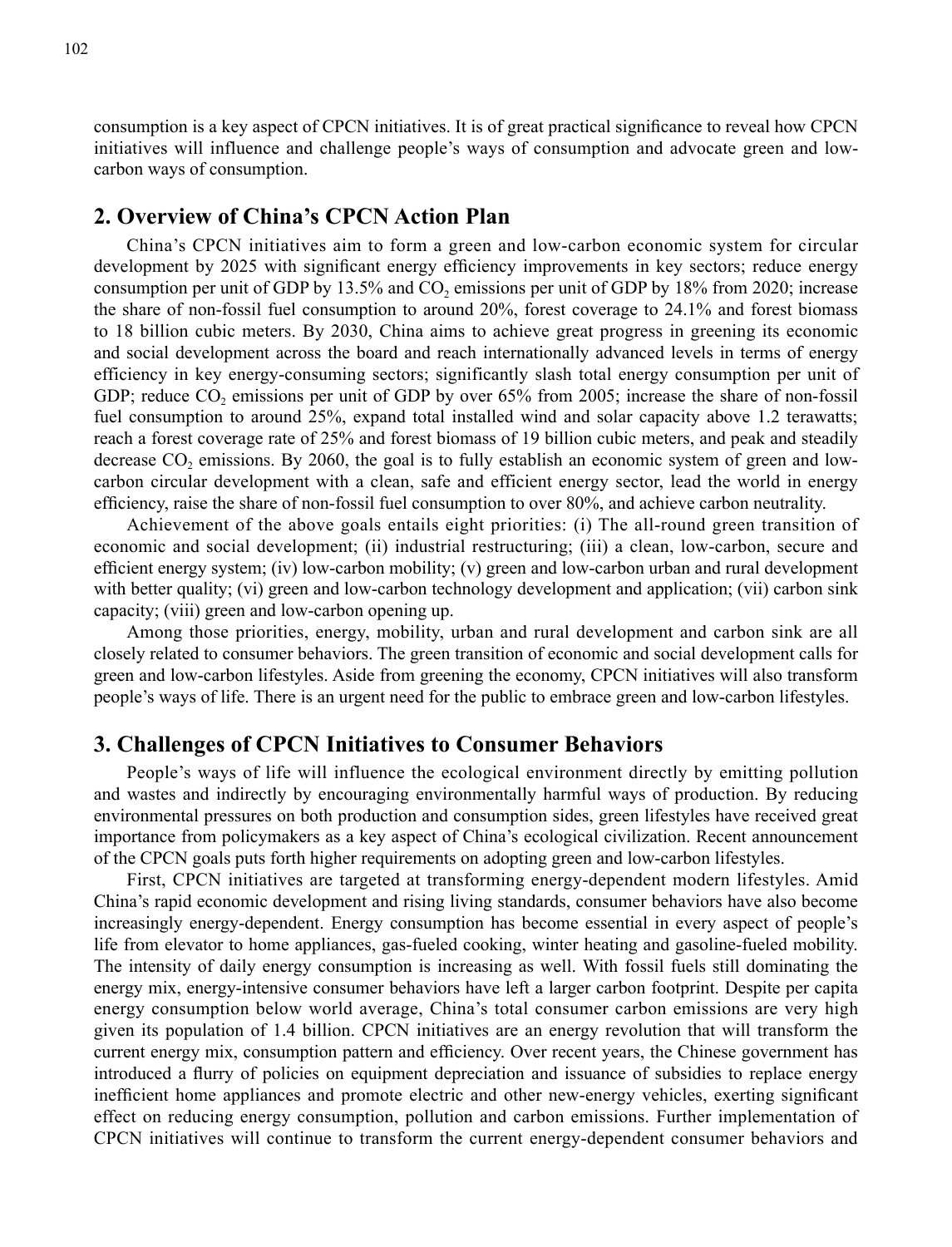consumption modes, setting the stage for low-carbon consumption as a future trend.

Second, CPCN initiatives will mitigate excessive material consumption. With rising standards of consumption, the chain of material production in modern life becomes extended and involves more processes from raw materials to the final product. Consumer demand for product refinement has led to a splurge on auxiliary materials such as luxurious product decoration and packaging. Recent years have seen a surge in China's courier and food delivery services. China's express delivery sector handled 31.28 billion parcels in 2016 and 83.36 billion parcels in 2020, up 166% in four years, or 60 parcels per person; this volume increased to 49.4 billion parcels in the first half of 2021 with annual total expected to exceed 100 billion parcels, or 72 parcels per person. The number of online food delivery users in China has increased from 209 million in 2016 to 419 million in 2020, up 100% in four years; among them, those who ordered meals via mobile devices jumped from 194 million in 2016 to 418 million in 2020, up 115% in four years. By 2020, China's food delivery sector handled over 17.1 billion orders (Wei, 2021). Each day, China's express delivery sector processes over 300 million parcels, which consume large volumes of woven bags, plastic bags, paper envelopes, cardboards, wooden boxes, tapes and cushions. In 2020, China's express delivery industry generated over 10 million tons of packaging waste (Zhang, 2021; CCICED Task Force, 2021; CICC, 2021). Production of those packaging materials also consumed large volumes of energy and emitted greenhouse gases. Curbing the excessive use of packaging materials, therefore, should be a key element of CPCN initiatives.

Third, CPCN initiatives will facilitate circular and renewable sustainable consumption. As living standards rise, material consumption will increase, and recycling waste becomes the only option to reduce carbon emissions. Recycling on the basis of reduction is a key element of CPCN initiatives. China is drafting the *Technical Standard for Parcel Waste and Pollution Control*, which requires courier waste disposal to follow the priority of reuse, recycling, degradation, incineration and landfill. In fact, stringent environmental requirements have already pushed up the cost of waste landfill and incineration. According to the China Association of Environmental Protection Industry (CAEPI), China's large enterprises made 81.842 million tons of plastic products in 2019 and that would mean 63 million tons of waste plastics; if 31% of which - or some 19.53 million tons - were incinerated, this would generate some 59.18 million tons of  $CO<sub>2</sub>$  emissions. Waste reuse and recycling will, therefore, reduce both the cost of disposal and carbon emissions as well.

In a nutshell, CPCN goals and initiatives put additional constraints over consumer behaviors. For China as a populous country with a large consumer demand, such additional constraints are in conflict with growing consumer demand. A key aspect of CPCN initiatives is to balance carbon emissions mitigation with consumption. The general principle is to encourage consumption and oppose waste.

## **4. Progress of China's Green and Low-Carbon Consumption**

In China's decades-long material scarcity, frugality and reuse have emerged as dominant consumer behaviors. Those concepts of consumption have profoundly influenced consumer habits and swayed policymaking. Since the dawn of this century, the Chinese government has enacted over 100 policy documents to encourage green and low-carbon consumption in such areas as energy and water conservation, environmental and energy efficiency labels, organic products, green food, green buildings, green products, green mobility, and green government procurement. A broad range of policies, including fiscal subsidies, tax exemption, price preference, investment support, financial convenience and voluntary activities, have been offered to expedite the green and low-carbon consumption transition.

#### **4.1 Policies for Green and Low-Carbon Consumption**

(i) Energy efficiency label: The State requires energy consumption measurement and labeling for energy-consuming products such as refrigerators and air conditioners, whose level of energy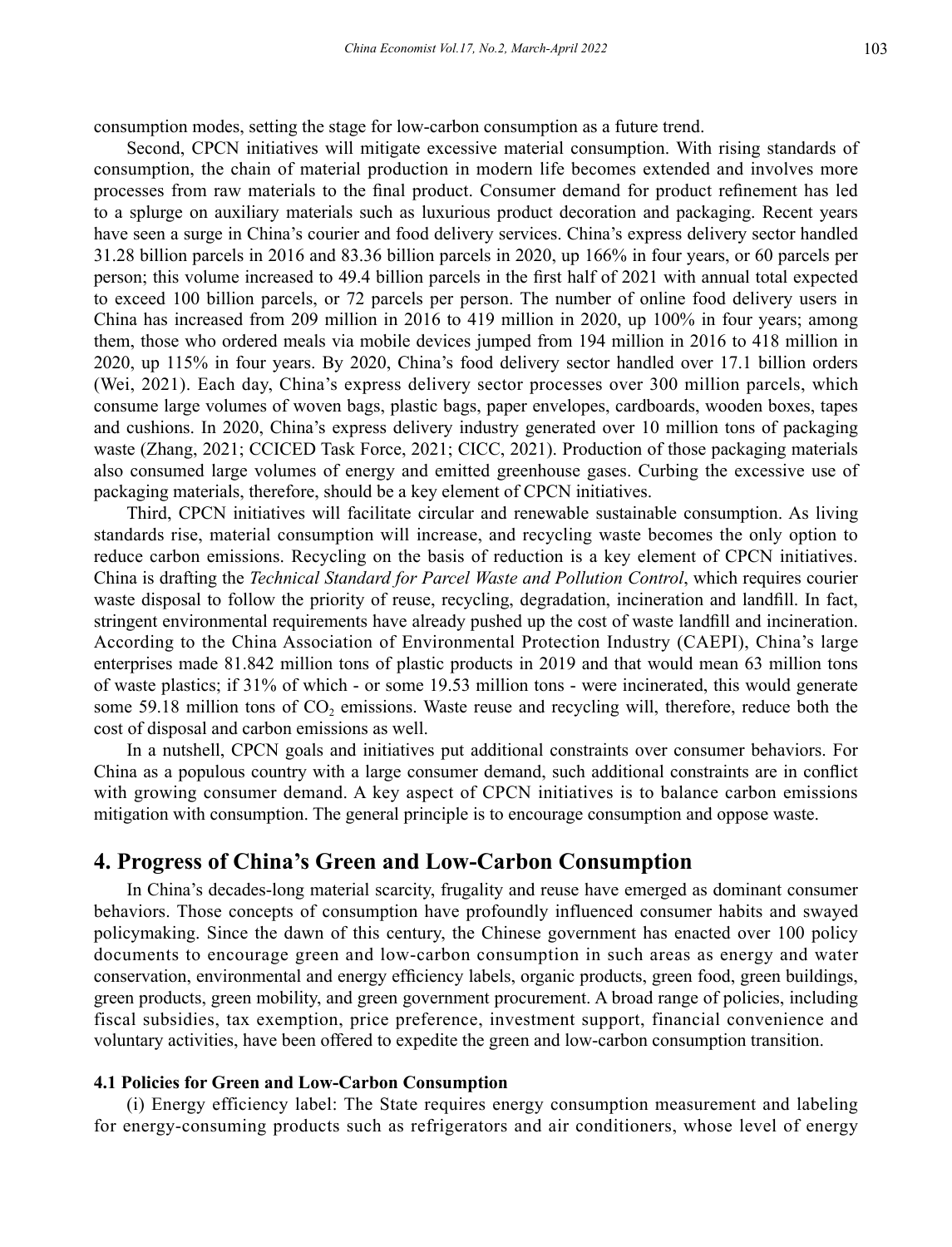consumption should be labeled to encourage consumer choice of energy-efficient products.

(ii) Environmental label: Since 1993, the State has implemented the environmental labelling program to certify and promote environmentally-friendly products.

(iii) Tiered water rate: Corporate and individual users are charged water tariffs at rates according to their monthly water consumption. Higher water rates are applied beyond a certain threshold of consumption and for water scarce regions to encourage water conservation.

(iv) Home appliance allowance: The State offers allowances or price discounts for households to replace energy-inefficient old home appliances with energy-efficient ones.

(v) New energy vehicle allowance: The State offers allowances for the purchase of electric vehicles and other new energy vehicles to reduce the cost of new energy vehicles for end consumers and encourage the substitution of gasoline vehicles with new energy ones.

(vi) Bike-sharing: Many cities provide bike-sharing venues and other supportive measures to extend bike-sharing services to every corner of the city to ease traffic pressures and vehicle emissions.

(vii) Green government procurement: The State gives priority to products with energy and environmental labels for government procurement to incentivize the manufacturing of green products.

(viii) Organic products: The State certifies high-quality agricultural products free from pesticides and fertilizers and issues them organic product labels to encourage green consumption and manufacturing.

#### **4.2 Effects of Green and Low-Carbon Consumption**

As reported in the *Green Transition and Sustainable Social Governance* published by the China Council for International Cooperation on Environment and Development (CCICED), China has achieved the following results of green and low-carbon consumption:

By conservative estimate, in 2017, China's sales volume of energy-efficient air conditioners, refrigerators, washing machines, flat panel TVs and water heaters was close to 150 million units, or 500 billion yuan, and output of organic products was close to 140 billion yuan. In the same year, China had 1,500 green hotels, 4,500 green buildings, and over 31,000 products labelled as green food. Over 777,000 new energy vehicles were sold, and more than 25 million shared bikes were put into use. According to the *China Green Consumer Report 2016* released by the Ali Research Institute, there were 200 million green basket commodities in 50 categories available over Alibaba's online sales platform in 2015 (green basket commodities are energy-efficient, eco-friendly and wholesome), and green basket consumption accounting for 11.5% of Alibaba's gross sales volume. By the end of 2018, the environmental label certification covered over 100 types of products worth more than 4 trillion yuan in China.

## **5. International Experience of Low-Carbon Consumption Transition**

Many countries have committed to carbon peak and carbon neutrality (CPCN) as an international trend and taken actions to expedite low-carbon consumption. Based on the CCICED's *Green Transition and Sustainable Social Governance* completed in 2021, this paper has identified the following international experiences:

The United Nations *10-Year Framework of Programmes on Sustainable Consumption and Production Patterns* adopted in 2010 involves 10 priority areas including sustainable public procurement, tourism, consumer information, building and construction, food system, lifestyles, and education. These areas have covered almost all specific aspects of people's life. According to a study by the Swedish Foundation for Strategic Environmental Research, a consumption shift to more sustainable products and services would reduce greenhouse gas emissions by 40% (CCICED Task Force, 2021).

Specifically, the following international experiences for low-carbon consumption are worth referencing: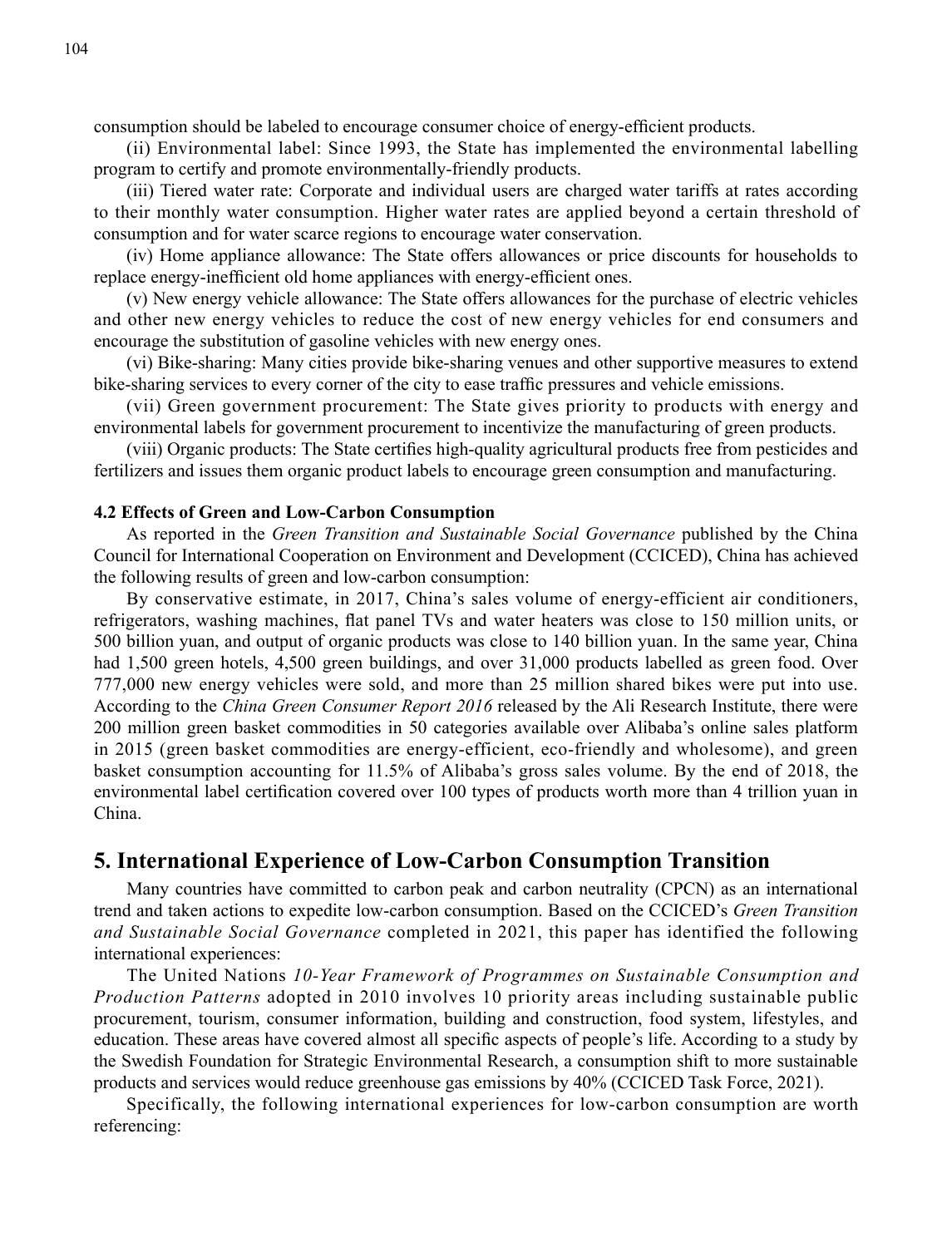(i) Reducing per capita household and office carbon emissions. In 2021, Germany pledged to halve its per capita greenhouse gas emissions at the consumption level by 2030 from 2016 by raising consumer awareness of their "personal consumption footprint," halving food waste, doubling bicycle use, and increasing the market share of certified sustainable products in e-commerce to 34%, among other measures.

In 2017, Sweden adopted a five-pronged plan to track greenhouse gases in consumer sectors like personal mobility, air travel, food, buildings and textiles as supplemental measures for regional emissions trading.

In 2021, the Japanese parliament adopted an amendment to the *Act on Promotion of Global Warming Countermeasures*, which calls for establishing a decarbonized society by 2050 (carbon neutrality). Environmental authorities launched the "Cool Choice" campaign nationwide to encourage less use of air conditioning by wearing cool or warm clothes and promoting smart mobility and energyefficient lighting.

(ii) Encouraging e-mobility and low-consumption transportation. In the developed world, road vehicles and air transport are chief sources of carbon emissions, which make the case for a transition towards low-carbon mobility. In 2011, Germany enacted the *National Development Plan for Electric Mobility*. In 2016, Germany introduced environmental subsidies and other incentives of up to 9,000 euros each for electric-only vehicles and 6,750 euros each for plug-in hybrids priced below 40,000 euros, or up to 75,000 euros each for electric-only vehicles and 5,625 euros each for plug-in hybrids priced above 40,000 euros. Moreover, new electric vehicles are exempted from motor vehicle tax for 10 years.

In 2020, Germany amended the *Motor Vehicle Tax Act* to curb carbon emissions from gasolinefueled vehicles by raising tax on vehicles with high CO<sub>2</sub> emissions and rewarding climate-friendly vehicles with an annual tax bonus. While vehicles with emissions of no less than  $95gCO/km$  will be exempted from the motor vehicle tax, those with higher CO<sub>2</sub> emissions will be taxed more heavily. In 2021, Germany adopted the *Clean Vehicle Directive (CVD)*, which requires 22.5% of buses purchased between 2021 and 2025 to be zero emissions, and this quota will reach 32.5% from 2026 to 2030.

Transportation accounts for one third of Sweden's carbon emissions, and the Swedish vehicle fleet is dominated by old, heavy and energy-intensive vehicles with high CO<sub>2</sub> emissions. In 2018, Sweden imposed VAT and fuel tax (carbon and energy tax) on fossil-fuel vehicles and subjected car owners to an annual vehicle tax. In 2019, electric vehicles accounted for 18% of total vehicle registrations in Sweden, a record high.

Since 2000, Japan has introduced an environmental label system to certify vehicles that meet certain emission and fuel efficiency standards. Since 2009, "next-generation vehicles" including electric vehicles, fuel cell vehicles, natural gas vehicles, plug-in hybrids and clean diesel vehicles have been entitled to tax exemption. In the fiscal year of 2020, Japan collected 2.6 trillion yen from vehicle-related taxes, accounting for 2% of its total tax revenue.

(iii) Encouraging recycling and circular economy. Recycling physical products is one of the key pathways for reducing carbon emissions. The European Union's Ecodesign Directive (Directive 2009/125/EC) aims to cut energy consumption in the EU by 9% by 2020 and 16% by 2030. In 2020, the EU released *A New Circular Economy Action Plan For a Cleaner and More Competitive Europe*, which encompasses major commodity value chains from ICTs, batteries and vehicles, packaging, plastics, textiles, buildings, food, water and nutrients. Since 2025, the EU's waste management regulations will require textiles to be recycled.

As early as in 1991, Germany enacted the *Packaging Ordinance*, which adopted the famous extended producer responsibility (EPR) system that holds producers accountable for the environmental impacts of their products throughout product lifecycle, thus encouraging dismantlable and recyclable product designs. In 2020, Germany adopted an amendment to the *Circular Economy Act*, which calls for transforming the "throw-away" culture. It requires manufacturers, retailers and sales platforms to donate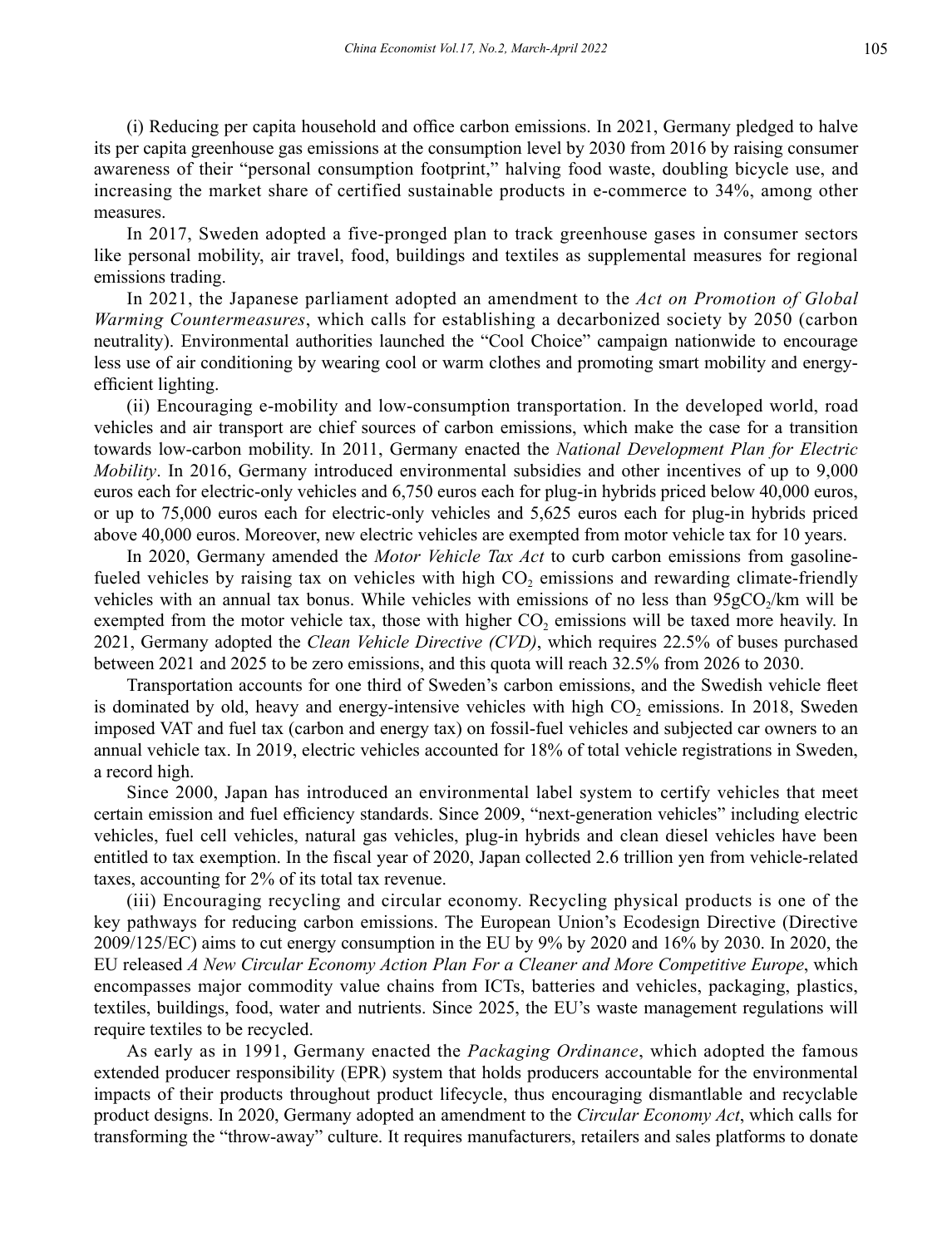or reuse commodities or their packages. The *Packaging Act* amended in 2021 has imposed a statutory deposit of 0.25 euros each on all throwaway plastic bottles and tin cans. Since 2023, restaurants, takeaway shops and coffee bars must all provide multi-purpose containers to increase the ratio of reusable items.

Japan embraced a "circular society" concept to broaden the scope of circular economy and promote resource recycling throughout the society. The *Basic Act on Establishing a Circular Society* enacted in 2000 calls for the reduction, reuse and recycling of wastes in sectors like packaging, home appliances, food, and automobiles. The Japan Automobile Manufacturers Association (JAMA) has enacted guidance for the early assessment of product design stage for the reduction, reuse and recycling of end-of-life vehicles (ELVs) for the design of dismantlable new vehicles. Some apparel makers and distributors have launched a "garment to garment recycling" campaign to recycle old clothes for those in need around the world. Unrecyclable clothes would be recycled as fuels or sound insulation materials. The *Act on Resource Circulation for Plastics* adopted in 2021 stipulates that all plastic materials should be recyclable by 2050.

The above international experiences are just part of global experiences for the transition towards low-carbon consumption. For the purpose of protecting the environment and tackling climate change, mankind has worked very hard to reflect upon and change their ways of life and work. Unlike in the production sector with large-scale corporate actions, specific and individual efforts in the consumption sector will combine to make a great difference.

## **6. China's Path towards Green and Low-Carbon Consumption**

In moving towards carbon peak and carbon neutrality (CPCN), green transition in the production sector and the promotion of green and low-carbon consumption are the "two wings of a bird." Progress should be made on both fronts to move things forward.

In China, a populous developing country with strong economic fundamentals and limited natural resources, there is a duality in people's lifestyles: As rooted in its traditional culture of man and nature as one and in harmony, the Chinese people are used to leading a frugal and simple life and recycling old items, which chime with green and low-carbon concepts and have to do with China's material scarcity in history. On the other hand, China has experienced rapid industrialization and urbanization over the past decades and drastically improved people's living standards. Under the influence of Western culture, excessive and wasteful consumption has gained ground to the detriment of sustainable development. Both consumer behaviors exist in reality and pose opportunities and challenges to green development and CPCN initiatives.

The question is how to promote green and low-carbon consumption and foster green lifestyles in the context of CPCN goals? In 2022, the National Development and Reform Commission (NDRC) and six other ministerial agencies laid out clear arrangements in the *Implementation Scheme for the Promotion of Green Consumption* to promote green consumption, enhance public conservation awareness, oppose luxurious, wasteful and excessive consumption, increase the supply and consumption of green and lowcarbon products, improve systems and policies to encourage green consumption, facilitate the green transition of consumption structure, and form simple, moderate, green, low-carbon, civilized and healthy lifestyles and consumption modes.

By 2025, the goal is to establish the concept of green consumption, effectively curb luxurious and wasteful consumption, substantially increase the market share of green and low-carbon products, widely adopt green consumption modes, and initially form a consumption system of green and low-carbon circular development. By 2030, we should make green consumption modes widely accepted among the public, mainstream green and low-carbon products, establish green and low-carbon development modes in key consumption sectors, and improve green consumption policies and systems.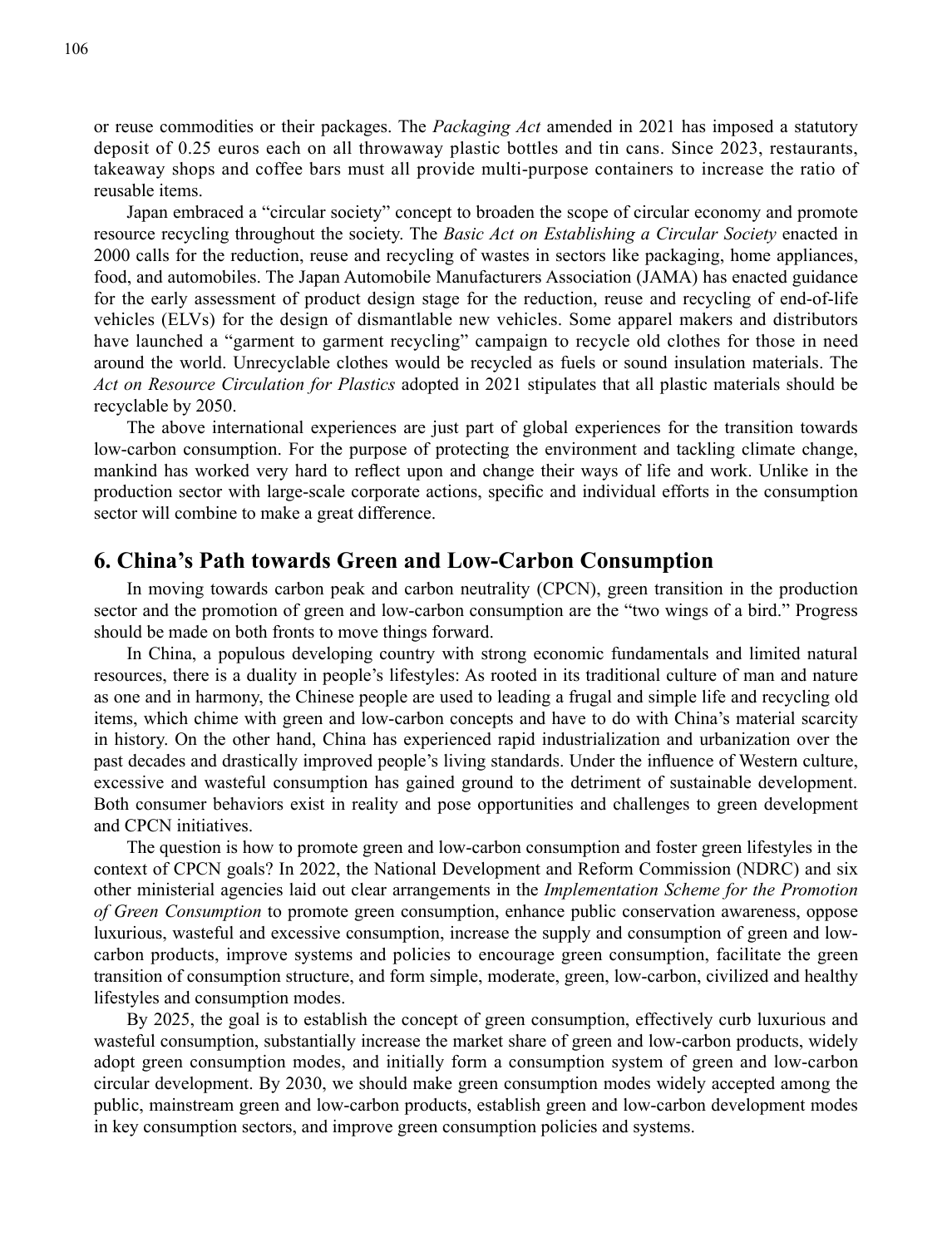Priority should be given to the following eight areas in promoting green and low-carbon consumption and fostering green lifestyles:

(i) Promoting green food consumption. We should guide consumers to adopt civilized and healthy food consumption concepts, and encourage moderation in procuring, storing and making food and ordering and consuming meals. We should step up food waste supervision for food producers and operators, carry out the "Clear Your Plates" campaign, and recycle kitchen waste. Food conservation and civilized dining should be written into the code of conduct for citizens and villagers and industry standards.

(ii) Encouraging green clothing. Government agencies, enterprises, public institutions and schools should purchase more uniforms with green and low-carbon labels. Rational consumption should be advocated for consumers to purchase clothes reasonably and rationally. Public-interest donation of old clothes should be standardized to encourage companies and households to donate old clothes as appropriate to those in need. Organizations, residential compounds and apparel stores should be encouraged to set up old clothes recycling points.

(iii) Promoting green dwellings. Priority should be given to the energy efficiency renovation of rural dwellings and the development of green rural dwellings. Renovation of clean heating facilities should be carried out according to local conditions. Efforts should be made to promote green and low-carbon building materials, recycle building materials, and develop green home decoration. The government should encourage the use of energy-efficient lighting equipment, eco-friendly cooking utensils and waterefficient toilets. We should raise public awareness about the reasonable control of indoor temperature, brightness and electrical equipment, and expedite the deployment of biomass, solar energy and other renewables in rural life.

(iv) Developing green mobility. The government should nudge consumers to purchase light-weight, small and low-emission passenger vehicles, and increase the share of bus and rail transport in urban mobility. Greater efforts should be made to develop non-motorized urban mobility systems such as pedestrian and bicycle lanes. We should also encourage the standardized development of bike sharing.

(v) Encouraging green consumption. We should enhance the quality and branding of green and lowcarbon products, encourage consumers to replace or purchase energy-efficient home appliances and environmentally-friendly furniture. Great efforts should be made to promote smart home appliances, reduce unnecessary energy consumption, and participate in the peak-load regulation of power grid by optimizing switch time and staggering power consumption. E-commerce platforms, department stores, supermarkets and other distribution enterprises should establish special areas for green and low-carbon products in their daily operations and during promotions.

(vi) Encouraging green consumption in culture and tourism sectors. The government should improve transportation links between tourist hubs such as airports, railway stations and tourist ports, build biking routes and hiking trails, and encourage low-carbon travel such as walking, cycling and public transportation among tourists. Tourism authorities should issue code of conduct or guidance for green tourist consumption, enhance public awareness, and standardize green tourism consumption for scenic areas, travel agencies and tourists.

(vii) Further unleash the potentials of green power consumption. In various localities, power grid enterprises should regularly publish green power time-of-use schedules to encourage green power consumption. Within the power grid capacity, demand-side management should give priority to users with a high share of green power consumption. Smart photovoltaic innovations and building-integrated photovoltaics (BIPV) should be developed vigorously to increase the share of household green power consumption.

(viii) Advancing the green consumption transition of public institutions. Government agencies, public institutions and other organizations should take the lead in procuring new energy vehicles, and EV charging facilities should be installed or reserved. Public events should be held in a civilized and frugal manner.